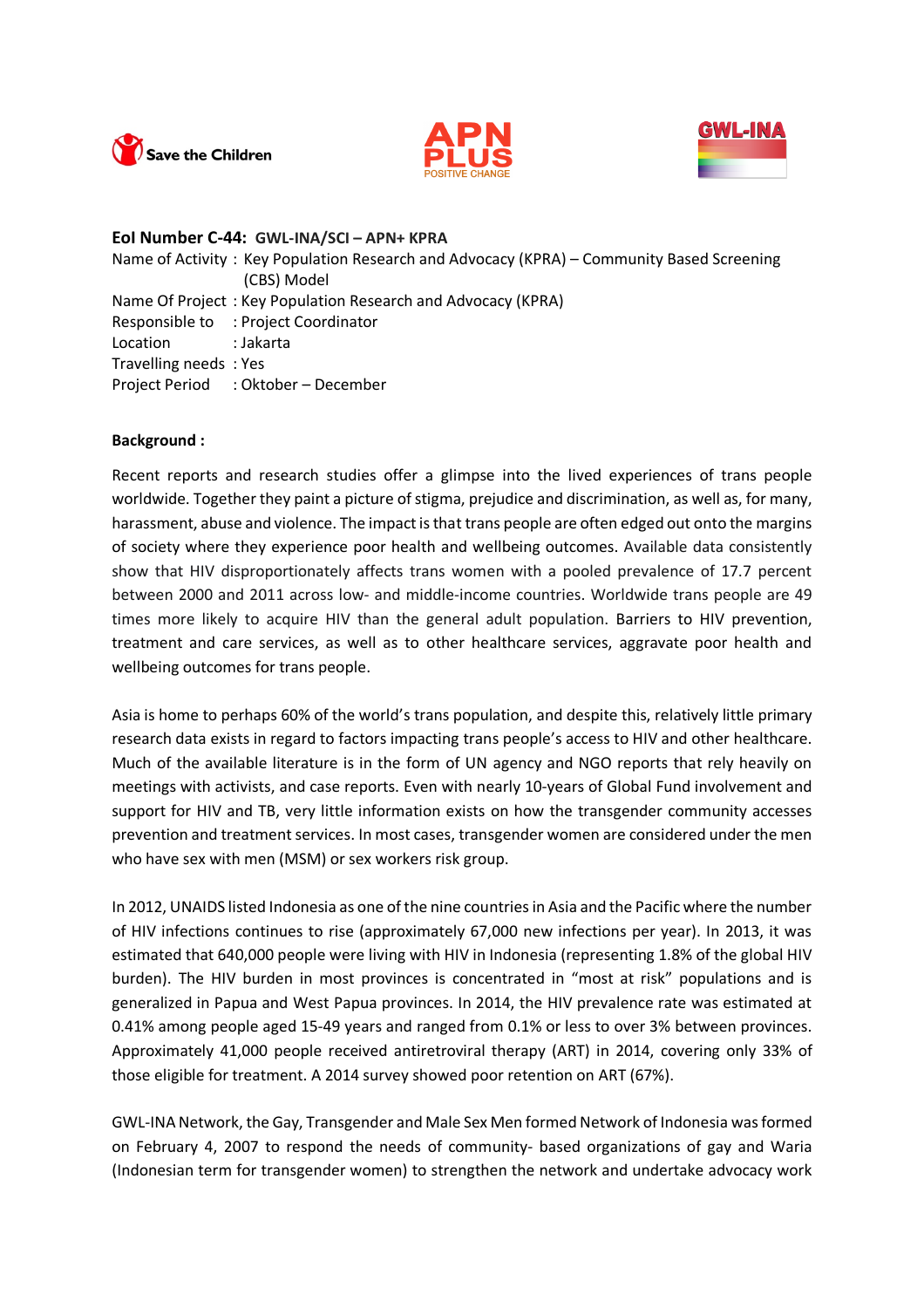to increase the HIV response for Gay, *Waria* (Transwomen) and other men who have sex with men (GWL). In addition, GWL-INA also aspire to increase the capacity of its members to be actively involved in the HIV response for GWL communities and individuals to realize a healthy and prosperous without stigma and discrimination by health and welfare approaches as well as sexual and reproductive rights.

In late 2017, a regional concept note to The Global Fund ATM NFM titled "Key Population Research and Advocacy – KPRA was recommended for funding from 2018 – 2020. The concept note covers program activities implement by 4 regional networks that included Asia Pacific Network of People Living with HIV/AIDS (APN+), Asia Network of People Who Used Drugs (ANPUD), Asia Pacific Network of Sex Workers (APNSW) and Asia Pacific Transgender Network (APTN) with Save the Children International (SCI) as the Prime Recipient of the grant. Specifically for this grant, APN+ proposed Community Based Testing (CBT) model aims to compliment routine HIV testing in the clinical setting by target testing in non-clinical setting for key population. The approach aims to minimize client berries and focus on delivering HIV testing results in a simple accessible and straightforward way. Rationale behind this proposed activity is In spite of country CBT programs presence, there is still the need to improve understanding of existing community based HIV testing to reach specific risk population such Transgender and People Who Inject Drugs population by providing information and create demand from these population.

GWL-INA program activity under KPRA and supported by GFATM Multi-country grant will implement piloting site in one (1) city in Indonesia.

# **Objectives of The Consultancy :**

This consultancy is called for an experience researcher to provide improvement of existing Community Based Screening model and identifies best approaches to CBS for transgender population in Indonesia. This consultancy opportunity includes two primary objectives, each with several contributing subobjectives.

- 1. Design a Community-Based Screening model, based on community input.
- 2. Design a study protocol to evaluate the new CBS model compared to existing practice, focusing primarily on effectiveness of implementation.

## **SCOPE OF WORK AND TASKS**

1 **Review of existing country implementation on CBS amongst key population that have been conducted in Indonesia**

The review processes is conducted to assess existing screening available and implement on the current Community Based Screening in Indonesia, that included: policy, guideline, study and program on CBT/CBS. The consultant is strongly recommend to undertake consultation with several relevant Keys stakeholders on HIV (e.g CCM, TWG, MoH, etc) to gather inputs and feed back to ensuring no duplication and will work as a complementary of the existing CBS in Indonesia.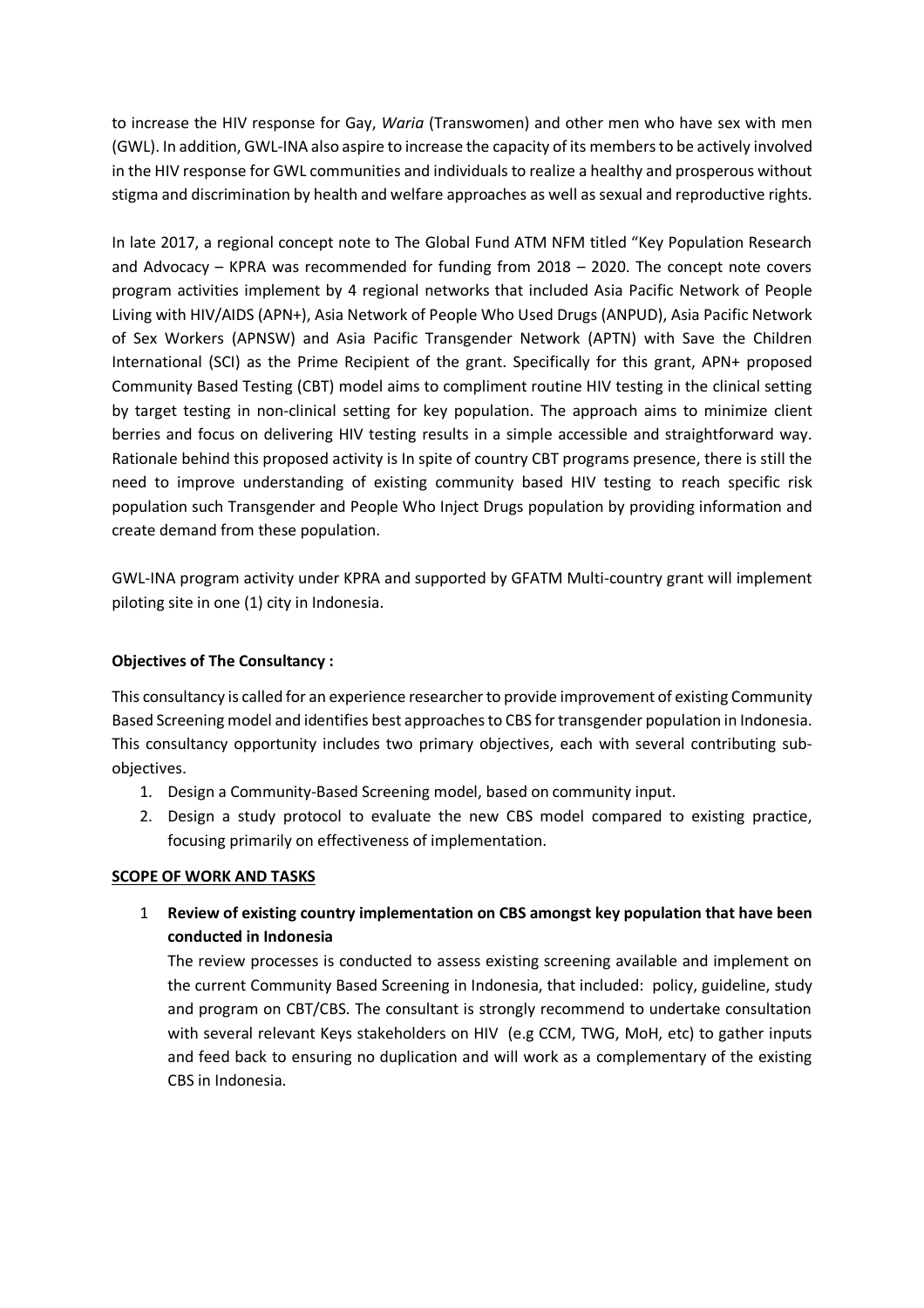# 2. **Design implementation protocol for the demonstration site on CBT / CBS amongst Transgender population in Indonesia**

The Design of implementation protocol should be specify with clear methodology and tools to develop recommendation that able to produce an optimal outcomes and able to scale-up CBT/CBS targeted to Transgender Population in Indonesia.

# **3. Develop recommendations to these following:**

- Identifies the most suitable pilot Site on CBT/CBS for Transgender population in Indonesia
- Develop training guideline and tools building the capacity of the outreach worker to implement the pilot project of CBT/CBS targeted to Transgender population in Indonesia.

## **4. Design a new model for Community based screening**

The design is providing with a formal description of the new CBS model, along with an implementation protocol, tools, monitoring framework, and training curriculum. The consultant may modify existing materials according to the requirements of the new model to meet these outputs

## **5. Develop a Community-Based Screening study design**

The consultant will develop a study design to compare the effectiveness of the new CBS model against current practice. This design is expected to be quasi-experimental in structure, and allow for statistically valid comparisons between the new and old modalities. Implementation of the new model will occur in geographic areas determined to have a sufficient client population to meet the requirements of the statistical analyses. These areas will be defined in conjunction with the consultant as the design process evolves

# **6. Conduct Trainning of community staff at the implemented pilot site**

The consultant also will develop a training curriculum to accompanying the study design. This curricula will ensure the study is conducted with fidelity, particularly implementation of the unique components of the new model, data collection, and data management. The consultant will conduct the training of the associated NGO responsible for actual management of project implementation. Ongoing oversight of the NGO will be conducted by Save the Children and project partners

## **Deliverables**

- 1. Desk review report existing HIV counseling and screening available and implement in the current Community Based Screening in Indonesia, included in local policy, study, program and services that available, for comparison of new CBS model against current CBS practice
- 2. Recommendations of new CBS model description, with accompanying protocols, tools, monitoring framework, training curriculum
- 3. Recommendations of pilot Site for Transgender Population in Indonesia.
- 4. Recommendations of study protocol, training guideline and tool that will be utilize for the pilot implementation
- 5. Training of NGO responsible for management of study at pilot sites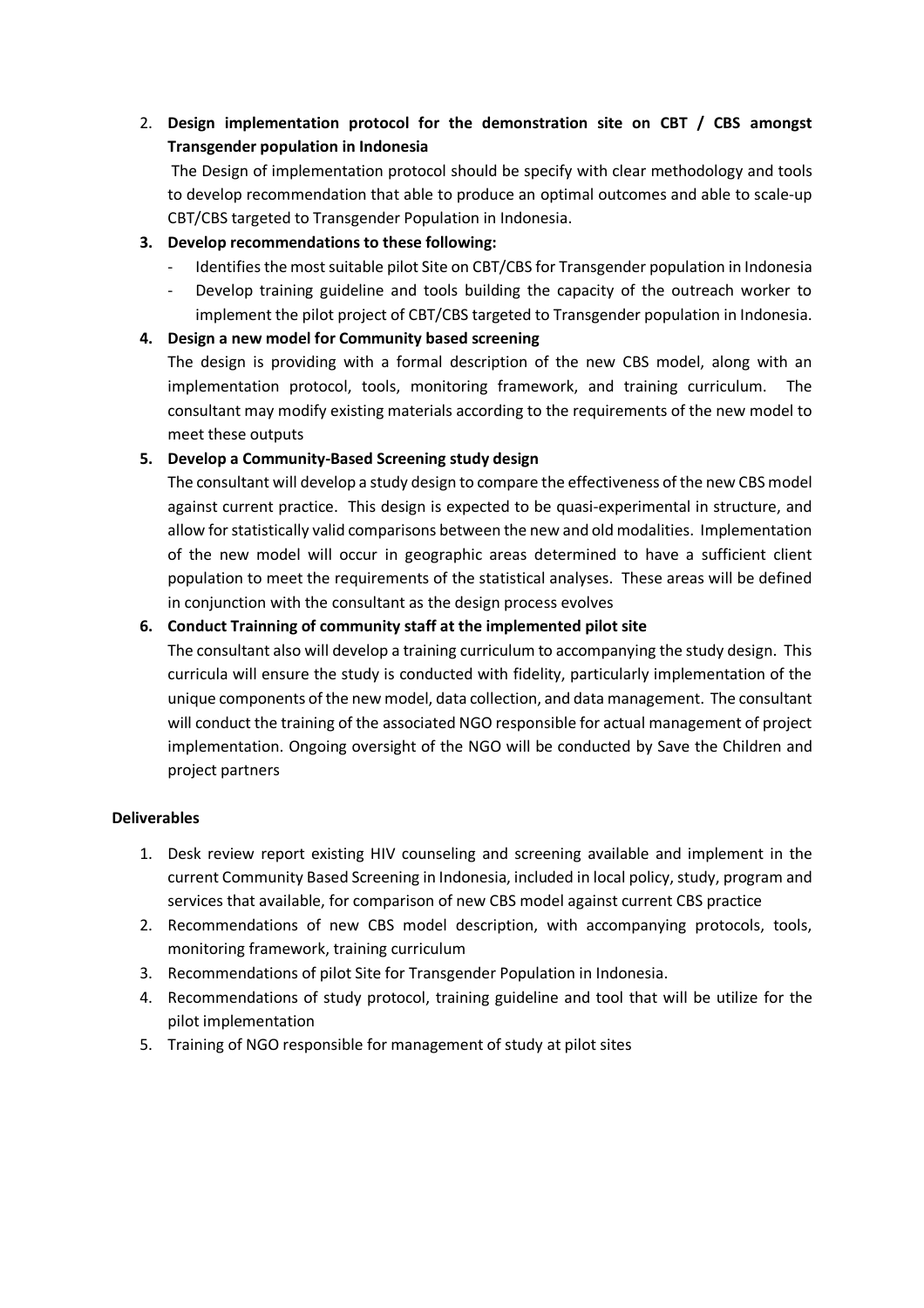The consultant will be contracted for maximum of 36 consultancy days, from October  $17<sup>th</sup>$  until December 17<sup>th</sup> 2018 with time allocation suggestion as the following:

| <b>Activities / Tasks</b>                            | <b>Start Date</b> | <b>End Date</b> | Consultant |
|------------------------------------------------------|-------------------|-----------------|------------|
|                                                      |                   |                 | Days       |
| <b>Community-Based Screening Model</b>               |                   |                 |            |
|                                                      |                   |                 |            |
| Review of existing screening, treatment policies and |                   |                 | 3 days     |
| guidelines                                           |                   |                 |            |
| Gather community input for new CBS model             |                   |                 | 3 days     |
| Gather TWG input for new CBS model                   |                   |                 | 1 days     |
| Draft design of new CBS model                        |                   |                 | 5 days     |
| Obtain TWG and community endorsement of new          |                   |                 | 1 days     |
| CBS model design                                     |                   |                 |            |
| Develop CBS protocol, tools, monitoring framework,   |                   |                 | 7 days     |
| training curriculum                                  |                   |                 |            |
| Conduct training of pilot site staff for new CBS     |                   |                 | 7 days     |
| implementation                                       |                   |                 |            |
|                                                      |                   |                 |            |
| Community-Based Screening Study Design               |                   |                 |            |
|                                                      |                   |                 |            |
| Develop study design for new CBS model evaluation    |                   |                 | 3 days     |
| Develop study protocol, tools, training curriculum   |                   |                 | 3 days     |
| Conduct training of responsible NGO to manage study  |                   |                 | 3 days     |
| implementation                                       |                   |                 |            |
| Total number of consultant days                      |                   |                 | 36 days    |

Require Education, Experience and Skills

- ¨ Minimum of 3 years relevant research experience in community-based health and in the field of HIV/AIDS
- ◆ A minimum of master degree in public health and or related field
- ◆ A proven track record in research writing, including but not limited to at least two publication on peer review journal with impact factors greater than 2 by application as main author. The publication should be attached in the application while applying for this task.
- ◆ Strong knowhow technical writing and very good command of writing English. The applicant has to be able to share two full research write-up work conducted within past 5 years (to be attached with applicant)
- ◆ Able to work long hours and with people from different socio-cultural background.